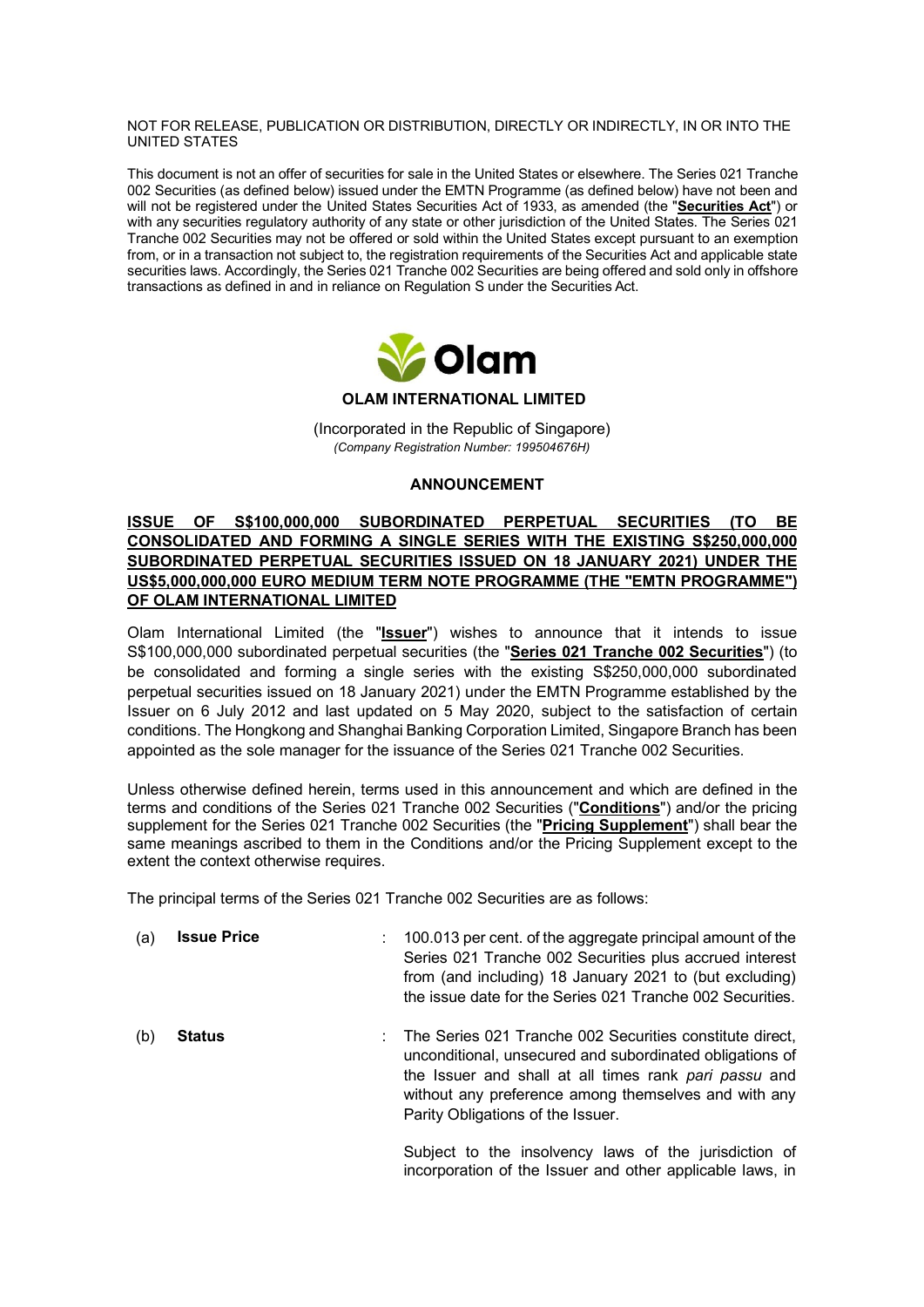the event of the Winding-Up of the Issuer, the Subordinated Holder Claims will rank in such Winding-Up:

- (a) expressly subordinated and subject to the rights and claims of all Senior Creditors of the Issuer;
- (b) *pari passu* with each other and with the rights and claims of any Parity Creditors or holders of Parity Obligations; and
- (c) in priority to the rights and claims of holders of Junior Obligations.
- (c) **Maturity Date** : The Series 021 Tranche 002 Securities are perpetual securities in respect of which there is no maturity date.
- (d) **Distribution** : Subject to the Conditions, the Series 021 Tranche 002 Securities confer a right to receive distribution from the Distribution Commencement Date at the applicable Distribution Rate payable semi-annually in arrear on 18 January and 18 July of each year (each, a "**Distribution Payment Date**").
- (e) **Distribution Rate** : The Distribution Rate applicable to the Series 021 Tranche 002 Securities shall be:
	- (a) in respect of the period from, and including, the Distribution Commencement Date to, but excluding, 18 July 2026 (the "**First Call Date**"), 5.375 per cent. per annum; and
	- (b) in respect of the period from, and including, the First Call Date and each date falling every 5 years after the First Call Date) (each, a "**Reset Date**") falling thereafter to, but excluding, the immediately following Reset Date, at a rate equivalent to the Swap Offer Rate with respect to the relevant Reset Date plus the Initial Spread of 4.807 per cent. plus the Step-up Margin of 2.00 per cent, subject to amendment in accordance with the Conditions.
- (f) **Redemption at the Option of the Issuer** : The Series 021 Tranche 002 Securities are redeemable at the option of the Issuer, by giving not less than 30 nor more than 60 days' irrevocable notice to the Noteholders redeem all, but not some only, of the Series 021 Tranche 002 Securities on the First Call Date or on any Distribution Payment Date thereafter at 100 per cent. of the aggregate principal amount.
- (g) **Other Redemption** : The Series 021 Tranche 002 Securities may also be redeemed upon the occurrence of certain other redemption events to be specified in the Pricing Supplement.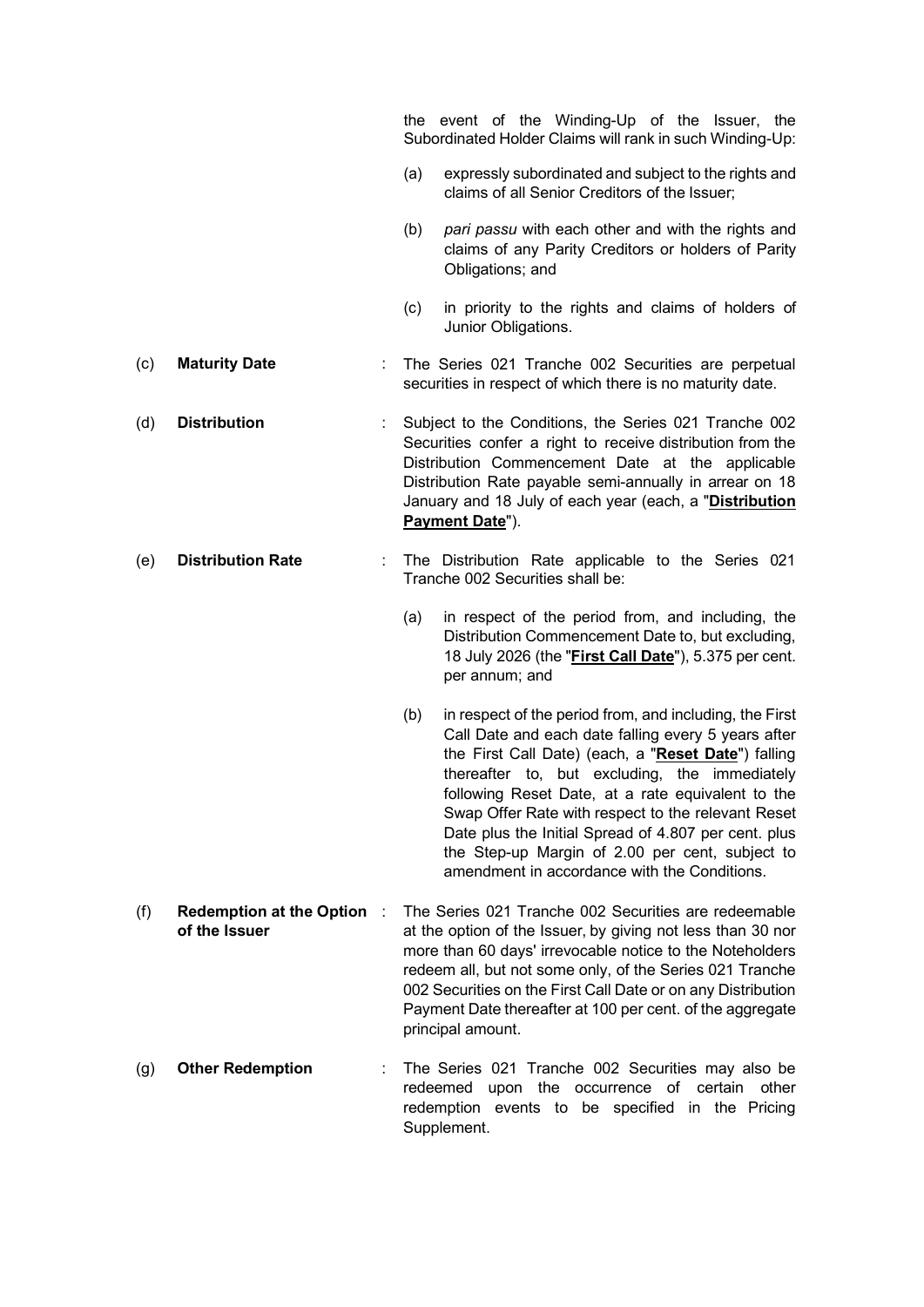- (h) **Distribution Discretion** : The Issuer may, at its sole discretion, elect to defer (in whole and not in part) any distribution which is otherwise scheduled to be paid on a Distribution Payment Date to the next Distribution Payment Date by giving notice to the holders of the Series 021 Tranche 002 Securities and to the Trustee and the CDP Paying Agent, not more than 15 nor less than 5 Business Days prior to a scheduled Distribution Payment Date, unless during the 3-month period prior to such scheduled Distribution Payment Date, the Issuer has at its discretion:
	- a) declared or paid any dividends or distributions on any of the Issuer's Junior Obligations or (except on a *pro rata* basis) any of the Issuer's Parity Obligations, or made any other payment (including payments under any guarantee obligations) on any of the Issuer's Junior Obligations or (except on a *pro rata* basis) any of the Issuer's Parity Obligations; and/or
	- b) repurchased, redeemed or otherwise acquired any of its Junior Obligations or (except on a *pro rata* basis) the Issuer's Parity Obligations,

in each case other than (i) in connection with any employee benefit plan or similar arrangements with or for the benefit of employees, officers, directors or consultants of the Group or (ii) as a result of the exchange or conversion of its Parity Obligations for its Junior Obligations).

Any distribution so deferred will constitute "**Arrears of Distribution**". The Issuer shall have no obligation to pay any distribution (including any Arrears of Distribution and any Additional Distribution Amount, if applicable) on any Distribution Payment Date if it validly elects not to do so. The Issuer is not subject to any limit as to the number of times distributions and Arrears of Distribution can be deferred.

(i) **Arrears of Distribution** : Each amount of Arrears of Distribution shall bear interest as if it constituted the principal of the Series 021 Tranche 002 Securities at the prevailing Distribution Rate and the amount of such interest (the "**Additional Distribution Amount**") with respect to Arrears of Distribution shall be due and payable pursuant to the Conditions and shall be calculated by applying the applicable Distribution Rate to the amount of the Arrears of Distribution and otherwise *mutatis mutandis* as provided in the Conditions.

> The Additional Distribution Amount accrued up to any Distribution Payment Date shall be added, for the purpose of calculating the Additional Distribution Amount accruing thereafter, to the amount of Arrears of Distribution remaining unpaid on such Distribution Payment Date so that it will itself become Arrears of Distribution.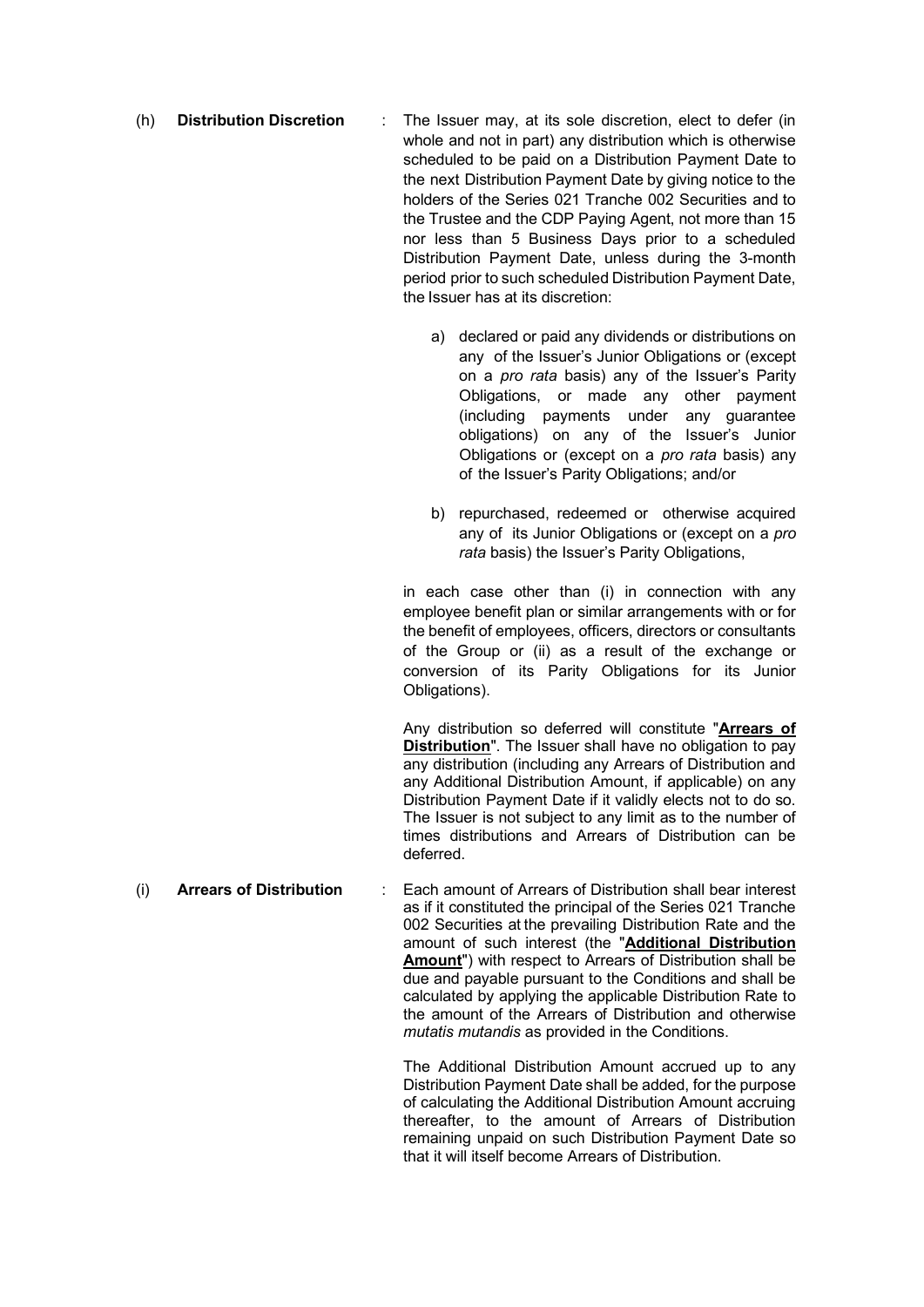- (j) **Restrictions in the case of Deferral** If on any Distribution Payment Date, payment of all distribution payments scheduled to be made on such date is not made in full, the Issuer shall not and shall procure that none of its Subsidiaries shall:
	- (i) declare or pay any dividends, distributions or make any other payment on, and will procure that no dividend, distribution or other payment is made on, any of the Issuer's Junior Obligations or (except on a *pro rata* basis) any of the Issuer's Parity Obligations; or
	- (ii) redeem, reduce, cancel, buy-back or acquire for any consideration, any of the Issuer's Junior Obligations or (except on a *pro rata* basis) any of the Issuer's Parity Obligations,

in each case, other than (1) in connection with any employee benefit plan or similar arrangements with or for the benefit of employees, officers, directors or consultants of the Group, (2) as a result of the exchange or conversion of Parity Obligations for Junior Obligations, (3) if the Issuer has made payment in whole (and not in part only) of all outstanding Arrears of Distribution (if applicable) and any Additional Distribution Amounts (if applicable) or (4) when the Issuer is so permitted by an Extraordinary Resolution (as defined in the Trust Deed) of the Noteholders.

(l) **Governing Law** : English law, except that subordination provisions applicable to the Issuer shall be governed by and construed in accordance with Singapore law.

The Series 021 Tranche 002 Securities are expected to be issued on 26 April 2021.

Net proceeds from the issue of the Series 021 Tranche 002 Securities will be used by the Issuer and its subsidiaries (the "**Group**") for debt refinancing and/or any one or more of those purposes set out in the "Use of Proceeds" section of the Offering Circular dated 5 May 2020.

Application will be made to the Singapore Exchange Securities Trading Limited (the "**SGX-ST**") for permission to deal in and quotation of the Series 021 Tranche 002 Securities on the SGX-ST. Such permission will be granted when the Series 021 Tranche 002 Securities have been admitted to the Official List of the SGX-ST. There is no assurance that the application to the SGX-ST for permission to deal in and quotation of the Series 021 Tranche 002 Securities will be approved. The SGX-ST assumes no responsibility for the correctness of any of the statements made, opinions expressed or reports contained herein. The approval in-principle from, and admission to the Official List of, the SGX-ST is not to be taken as an indication of the merits of the Issuer, its subsidiaries, its associated companies, the EMTN Programme and/or the Series 021 Tranche 002 Securities.

This announcement does not constitute an offer to sell, or the solicitation of an offer to buy, any security and shall not constitute an offer, solicitation or sale in any jurisdiction in which such offer, solicitation or sale would be unlawful. The distribution of this announcement and other information referred to herein may be restricted by law and persons into whose possession this announcement or such other information comes should inform themselves about and observe any such restriction.